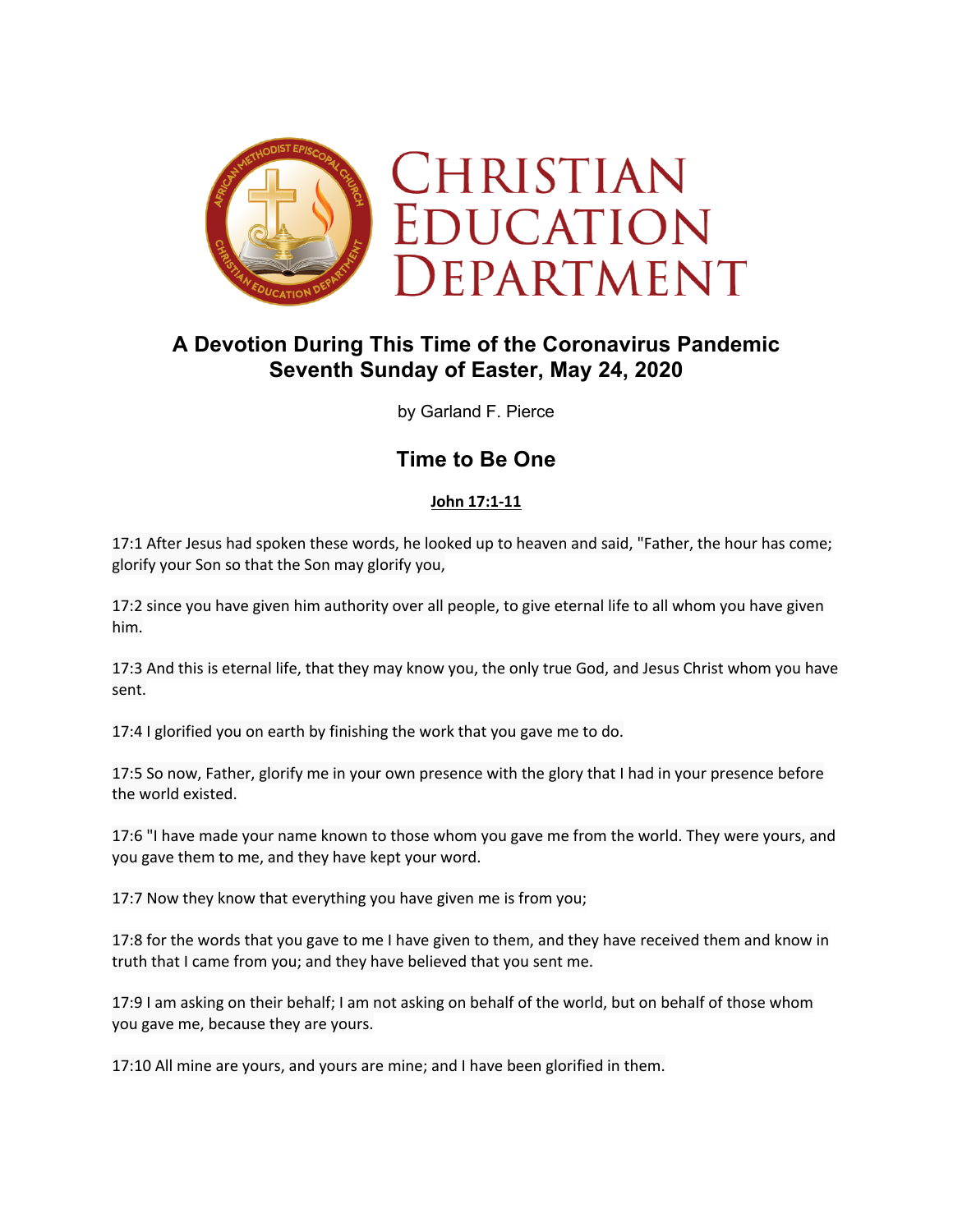17:11 And now I am no longer in the world, but they are in the world, and I am coming to you. Holy Father, protect them in your name that you have given me, so that they may be one, as we are one.

This past Thursday, May 21, many in the church celebrated the Ascension of the Lord, marking forty days after his resurrection and how he continued to walk on earth giving comfort and charge to his disciples. The disciples were still confused as to when and how he would bring about the kingdom of God. His ascending into heaven let them know that the kingdom of God was on this earth and so far beyond it.

However, before he ascended, before he was resurrected, even before he was crucified and buried, Jesus prayed. He prayed for his disciples. He prayed for us. He knew what lied ahead for him: betrayal, arrest, the cradle to prison pipeline designed by bias and greed of Empire, and crucifixion, the form of capital punishment of the day. He knew what lied ahead for him: resurrection, ascension, and eternal reign. He knew also what lied ahead for his disciples: suffering, loss, pain, power struggles, differences, disagreements, and division. He prayed, not for power or wealth or status for himself or his followers. He prayed, "And now I am no longer in the world, but they are in the world, and I am coming to you. Holy Father, protect them in your name that you have given me, so that they may be one, as we are one."

The pandemic has exposed the deep divisions among us, based on race, class, political leanings, and other differences. The fear and the rancor could very well destroy us before the virus ever does. We have heard it said by celebrities and via commercials, ads, and hashtags. If we are to survive and get through this, we will only be able to do so by being, staying, and working together. Our savior knew it and so he prayed that we would be one. Differences do not have to lead to division. There can be unity in diversity. If a vaccine is to be discovered, if people are to be healed and all have access to quality healthcare, if our global economy is to recover, and if the church is to be the relevant and credible witness of the grace and saving, liberating power of God, then we will have to be one. Jesus prayed that we would be. If he prayed for it, then it is already God's gift to us! Therein lies the promise and the protection. We are one! Now is the time for us to live it!

**TALK:** Take a moment to be silent, reflect and/or share—What divisions have you noticed/witnessed in these recent days and weeks that have given you reason for real concern? In what small ways can you begin to address these differences?

Read or recite the Apostle's Creed, our Affirmation of Faith

**I believe in God the Father Almighty, maker of heaven and earth and in Jesus Christ, His only Son, our Lord who was conceived by the Holy Spirit, born of the Virgin Mary, suffered under Pontius Pilate, was crucified, dead and buried; the third day He arose from the dead, He ascended into heaven and sitteth on the right hand of God the Father Almighty; from thence He shall come to judge the quick and the dead. I believe in the Holy Spirit, the Church Universal, the communion of the saints, the forgiveness of sins, the resurrection of the body, and the life everlasting.**

**PRAY: Make us one, Lord. Make us one. Holy Spirit, make us one. Let your love flow so the world will know we are one in You. AMEN**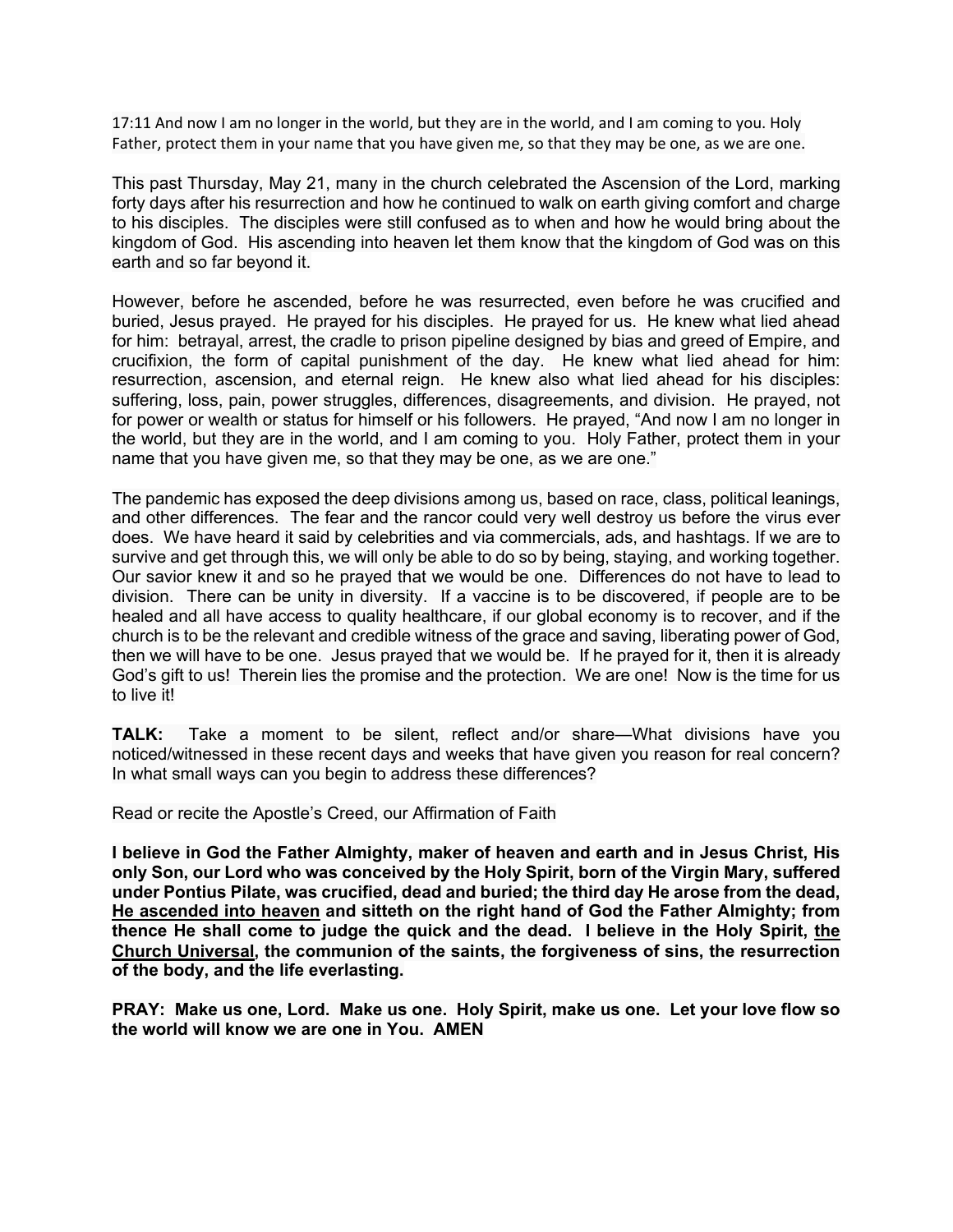### **ACT:**

1. Many ecumenical (or interdenominational) organizations such as council of churches work to live out the unity, for which Christ prayed. Many of the churches in the Southern Hemisphere celebrate the Week of Prayer for Christian Unity during this period around Pentecost (others in the North in January). Learn more about the local, regional, national, and international ecumenical organizations of which the AME Church is a member. For information on the World Council of Churches and the Week of Prayer for Christian Unity, visit: https://www.oikoumene.org/en/press-centre/news/prayer-for-christian-unity-prepares-the-wayfor-pentecost

The National Council of Churches, USA will hold a virtual ecumenical memorial service for those who have died of COVID-19 on Sunday, May 24. To learn more, visit: http://nationalcouncilofchurches.us

- 2. See also the craft activity that accompanies this devotion.
- 3. Revisit the Psalm 23 Challenge first issued as part of the March 22, 2020 set of resources.

#### **Song:**

Blest Be the Tie That Binds AMEC Hymnal, #522

- 1. Blest be the tie that binds Our hearts in Chris-tian love: The fel-low-ship of kin-dred minds Is like to that a-bove.
- 2. Be-fore our Fa-ther's throne We pour our ar-dent prayers; Our fears, our hopes, our aims are one, Our com-forts and our cares.
- 3. We share each oth-er's woes, Our mu-tual bur-dens bear, Our fears, our hopes, our aims are one, Our com-forts and our cares.
- 4. When we a-sun-der part, It gives us in-ward pain; But we shall still be joined in heart, And hope to meet a-gain.

Alternative Song:

*Make Us One*, https://youtu.be/LexfHKBZGuc *By Carol Cymbala, America's Newest Praise & Worship Favorites, Vol. 1*